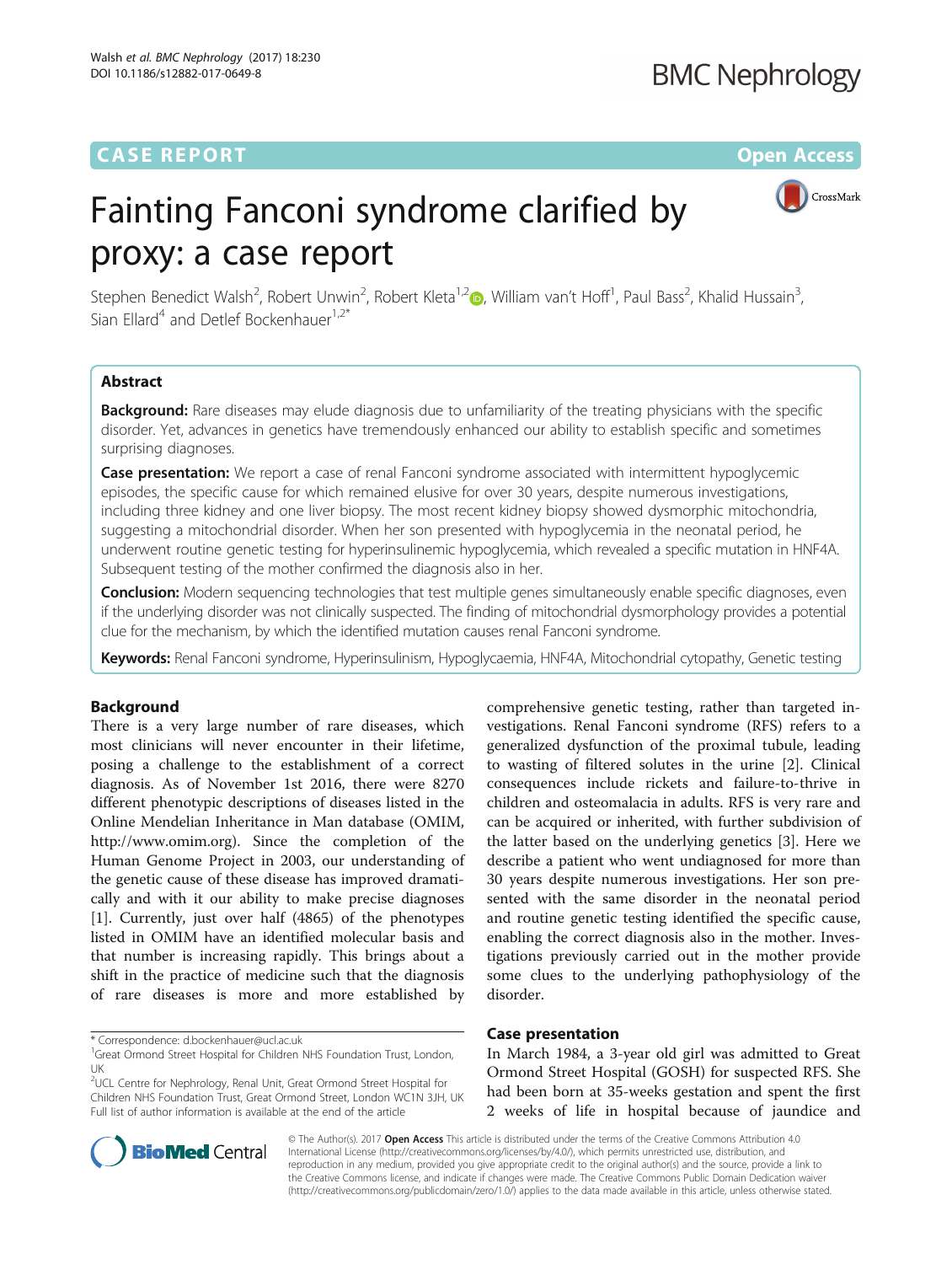recurrent hypoglycaemia. Investigations at the time included urine amino acid concentrations, which were considered consistent with a diagnosis of Hartnup disease, an autosomal dominant disorder caused by defective neutral amino acid re-uptake in the proximal tubule and which can be associated with a skin rash and neurological problems [[4\]](#page-3-0). Over the next 2 years, she was noted to have delayed gross motor milestones, especially walking, thought to be secondary to the disorder and avoidance of sunlight was recommended and treatment with nicotinamide commenced. She developed bowing of her legs, which did not improve with cholecalciferol supplementation. At this point, her paediatrician suspected a diagnosis of RFS, rather than Hartnup disorder, commenced treatment with 1,25-OH cholecalciferol and referred her for further investigations. There was no family history of renal disease.

On examination, she had genu varum and hepatomegaly, but no other dysmorphic findings. Her height was well below and weight on the 3rd percentile. Laboratory investigations revealed a metabolic acidosis, hypophosphataemia and markedly raised alkaline phosphatase (ALP: 2323 IU/l, normal for age < 280) with generalized aminoaciduria, glycosuria and tubular proteinuria, consistent with RFS. Leukocyte cystine content was normal and slit lamp examination did not show corneal cystine crystals, excluding a diagnosis of cystinosis, the most common cause of RFS in childhood. Radiological examination showed healing rickets with normal appearance of liver and kidneys on ultrasound. A diagnosis of autosomal recessive RFS was made and she received treatment with 1-OH cholecalciferol,

phosphate, calcium and bicarbonate supplementation with clinical improvement of her rickets and good catch-up growth. Fasting glucose levels were repeatedly low. She was admitted again age 4 years for further investigations. A liver biopsy was normal, with no evidence for a glycogen storage disorder, tyrosinaemia or Wilson disease. A fructose–free diet had no effect, excluding fructose intolerance. Over the following years she was admitted multiple times for investigations, including 2 kidney biopsies (age 4 and 16 years), a bone marrow aspirate and serial measurements of glomerular filtration rate (GFR). Despite only moderately decreased GFR (47 ml/min/1.73m<sup>2</sup>), a DMSA scan of the kidneys age 5 years showed essentially no accumulation of tracer in the kidneys (Fig. 1a). A mild degree of nephrocalcinosis was noted first age 9 years, which remained stable thereafter.

She was transferred to adult services age 17 years with ongoing supplementation with 1-OH cholecalciferol, calcium, phosphate and bicarbonate. Another kidney biopsy was performed age 25 years, which now showed abnormal mitochondria (Fig. 1b). She reported episodes of fainting, especially if fasting for prolonged periods of time and consequently maintained a strictly regular dietary intake.

The patient had a first child age 34 years with normal pregnancy and postnatal examinations. She was counseled that due to the presumed autosomal recessive inheritance of her disorder, recurrence of the disease in her children would be unlikely.

Her second child was born at 30-weeks gestation with a weight of 1.53 kg after an uncomplicated pregnancy.

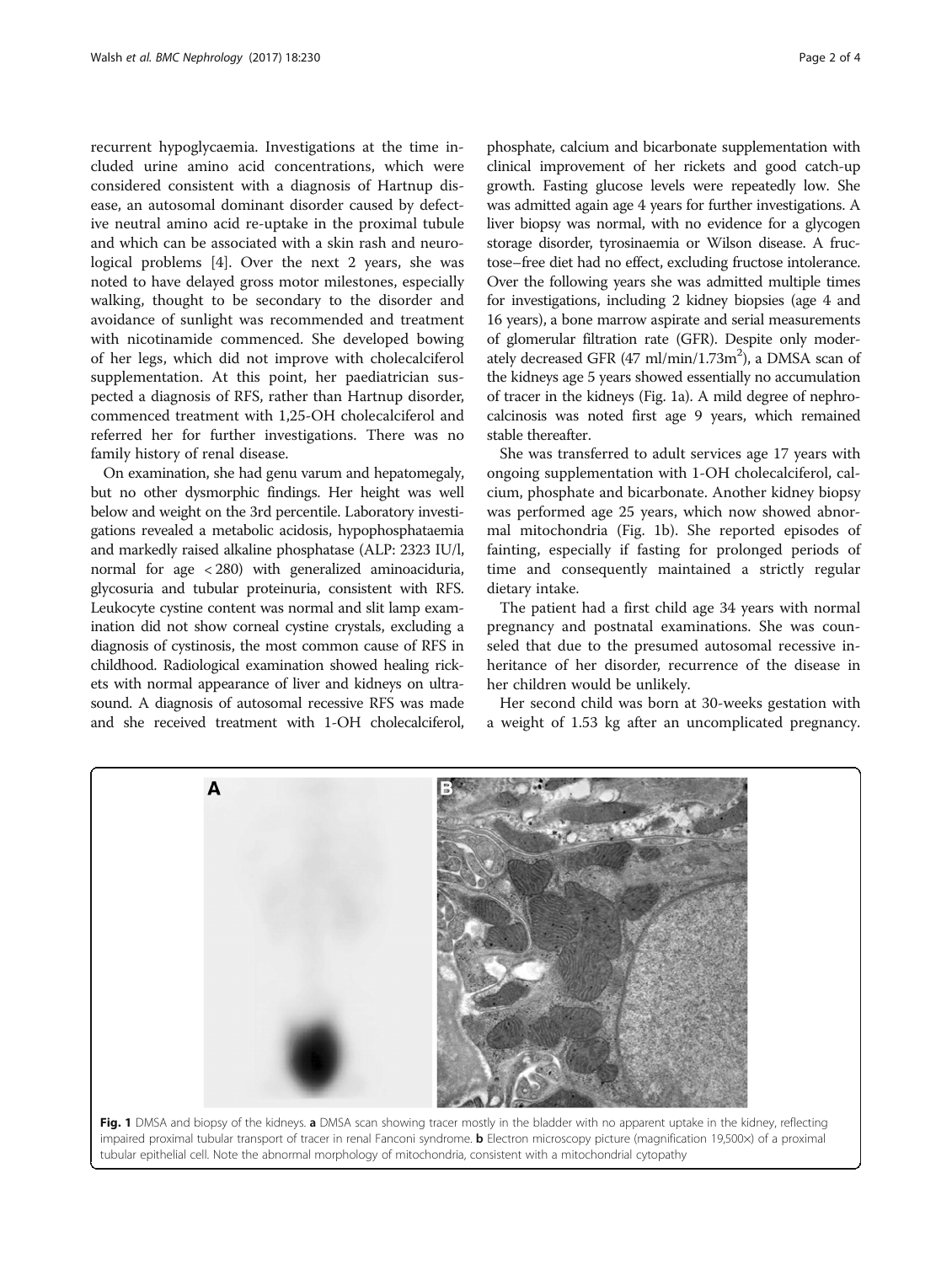He was noted to have recurrent hypoglycaemia in the neonatal period and transferred to GOSH. Investigations revealed hyperinsulinism, as well as highly raised ALP (2730 IU/l), glycosuria, tubular proteinuria, hypercalciuria and renal phosphate wasting, consistent with RFS. A screen of genes involved in hyperinsulinism revealed a heterozygous mutation c.187C > T; p.Arg63Trp in HNF4A, encoding Hepatocyte Nuclear factor 4A. The mutation was subsequently also confirmed in the mother. At last follow-up in December 2015 she remained clinically stable with ongoing biochemical features of RFS. Continuous glucose monitoring revealed prolonged overnight hypoglycaemia and post-prandial hyperglycaemia.

# Discussion and Conclusions

Our case highlights the dramatic recent improvements in our understanding of rare inherited disorders. The patient underwent multiple admissions and invasive investigations over a period of more than 20 years, yet without ever having a definitive diagnosis established, except for the initial misdiagnosis of Hartnup disorder. In contrast, her son was diagnosed within the first months of life, as part of our protocol for assessing persistent hypoglycaemia, which includes comprehensive genetic testing for genes involved in hyperinsulinism [\[5, 6](#page-3-0)]. Establishing the specific diagnosis is relevant, as it allows accurate genetic counseling, early identification of future children and optimized management of the hyperinsulinism with diazoxide to prevent episodes of hypoglycaemia.

Mutations in HNF4A were initially identified as a cause of diabetes (MODY type 1), but can also cause hyperinsulinism early in life [\[7](#page-3-0)]. The disorder is inherited in an autosomal dominant fashion. Notably, the additional finding of RFS is only associated with the specific mutation Arg63Trp (previously annotated as Arg76Trp) [[8\]](#page-3-0). The cause for the renal involvement with this specific mutation is unclear, but the abnormal mitochondria on biopsy in our patient suggest an important role for HNF4A in maintaining mitochondrial integrity in the kidney. Not surprisingly, given the high energy demand of the proximal tubule, mitochondrial dysfunction is one of the best recognised causes of RFS [[3\]](#page-3-0). Indeed, investigations in drosophila suggest an important role for HNF4 in the regulation of mitochondrial genes [\[9\]](#page-3-0).

The recurrent hypoglycemia in our patient was noted, but erroneously attributed to the glycosuria by the investigating metabolic doctors at the time. It is important to note that loss of sugar in the urine, even with severe forms of familial renal gycosuria, where glucose loss can exceed 150 g per day, is not associated with hypoglycemia, presumably due to the tight regulation of blood glucose levels [\[10\]](#page-3-0).

An interesting additional finding in our patient was the absence of renal DMSA accumulation. This is consistent with a previous report in RFS and likely reflects defective proximal tubular uptake of the tracer [\[11](#page-3-0)]. It is debated whether renal extraction of DMSA occurs via initial filtration and subsequent apical uptake or through basolateral uptake. The finding of absent renal extraction of DMSA, yet presence in the bladder clearly argues for apical uptake since impaired basolateral transport would prevent DMSA from appearing in the urine. Impaired luminal uptake is also consistent with experiments in megalin/cubilin deficient mice, which showed dependence of renal extraction on intact receptor-mediated endocytosis in the proximal tubule [\[12\]](#page-3-0).

#### Abbreviations

ALP: Alkaline phosphatase; DMSA: Dimercaptosuccinic acid; GFR: Glomerular filtration rate; GOSH: Great Ormond Street Hospital; MODY: Maturity Onset Diabetes in the Young; OMIM: Online Mendelian Inheritance in Man; RFS: Renal Fanconi Syndrome

#### Acknowledgements

DB, RU and RK receive support from The European Union, FP7 (grant agreement 2012–305608, "European Consortium for High-Throughput Research in Rare Kidney Diseases (EURenOmics)". DB, KH, WvH and RK are supported by the National Institute for Health Research Biomedical Research Centre at Great Ormond Street Hospital for Children NHS Foundation Trust and University College London. The sponsors had no involvement in the collection, analysis, and interpretation of data; in the writing of the report; or in the decision to submit the paper for publication.

#### Availability of data and materials

All data generated or analysed during this study are included in this published article.

#### Authors' contributions

SW, RU, RK, WvH, KH and DB provided clinical care; SE performed genetic analysis and PB provided biopsy pictures. All authors contributed to the final manuscript and approved it.

#### Ethics approval and consent to participate

This is a retrospective case report and no ethical approval was needed.

#### Consent for publication

Written and informed consent for publication was obtained from the patient for herself and her child.

#### Competing interests

The authors declare that they have no competing interests.

#### Publisher's Note

Springer Nature remains neutral with regard to jurisdictional claims in published maps and institutional affiliations.

#### Author details

<sup>1</sup>Great Ormond Street Hospital for Children NHS Foundation Trust, London, UK. <sup>2</sup>UCL Centre for Nephrology, Renal Unit, Great Ormond Street Hospital for Children NHS Foundation Trust, Great Ormond Street, London WC1N 3JH, UK. <sup>3</sup>Sidra Medical Centre, Doha, Qatar. <sup>4</sup>University of Exeter Medical School Institute of Biomedical and Clinical Science, Exeter, UK.